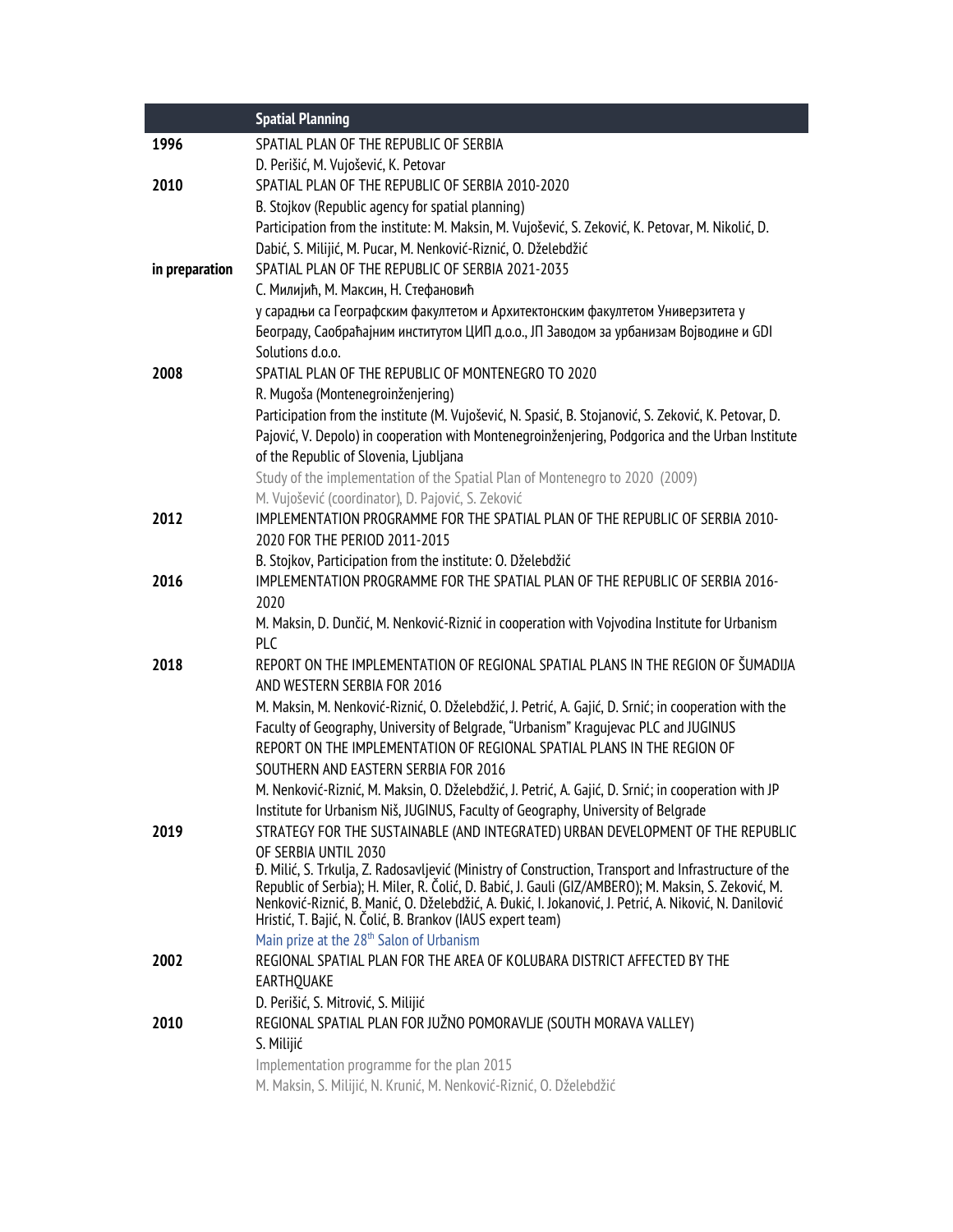| 2011 | REGIONAL SPATIAL PLAN FOR THE TIMOK REGION                                                                   |
|------|--------------------------------------------------------------------------------------------------------------|
|      | S. Milijić, N. Stefanović                                                                                    |
|      | I prize at the 20 <sup>th</sup> Salon of Urbanism in the category of regional plans                          |
|      | Implementation programme for the plan (2015)                                                                 |
|      | M. Maksin, S. Milijić, N. Krunić, M. Nenković-Riznić, O. Dželebdžić                                          |
| 2013 | REGIONAL SPATIAL PLAN FOR THE ZLATIBOR AND MORAVICA ADMINISTRATIVE DISTRICTS                                 |
|      | S. Milijić, N. Krunić, A. Vučićević; in cooperation with JUGINUS                                             |
|      | Implementation programme for the plan (2015)                                                                 |
|      | M. Maksin                                                                                                    |
|      | Recognition at the 24 <sup>th</sup> Salon of Urbanism in the category of regional spatial plans for special  |
|      | purpose areas                                                                                                |
| 2015 | РЕГИОНАЛНИ ПРОСТОРНИ ПЛАН ЗА ПОДРУЧЈЕ КОЛУБАРСКОГ И МАЧВАНСКОГ УПРАВНОГ                                      |
|      | ОКРУГА                                                                                                       |
|      | М. Максин, С. Милијић, Н. Крунић; у сарадњи са ЈУП План Шабац                                                |
|      | II награда 22. Салона урбанима у категорији регионалних просторних планова и ППППН 2013.                     |
|      | Програм имплементације Плана (2016.)                                                                         |
|      | REGIONAL SPATIAL PLAN FOR THE AREA OF KOLUBARA AND MAČVAN ADMINISTRATIVE                                     |
|      | <b>DISTRICTS</b>                                                                                             |
|      | M. Maksin, S. Milijić, N. Krunić; in cooperation with JUP PLAN Šabac                                         |
|      | 2013 II prize at the 22 <sup>nd</sup> Salon of Urbanism in the category of regional spatial plans and SPSPAs |
|      | Implementation programme for the plan (2016)                                                                 |
| 1982 | SPATIAL PLAN FOR THE AREA OF BABIN ZUB ON STARA PLANINA MOUNTAIN                                             |
|      | D. Dabić                                                                                                     |
|      | Pre-investment programme and urban project for the Jabučko Ravnište tourist centre on Stara                  |
|      | Planina Mountain (1989)                                                                                      |
| 2008 | SPATIAL PLAN FOR THE STARA PLANINA MOUNTAIN NATURE PARK AND TOURIST REGION                                   |
|      | D. Dabić, S. Milijić, S. Mitrović                                                                            |
| 1989 | SPATIAL PLAN FOR KOPAONIK NATIONAL PARK                                                                      |
|      | D. Dabić                                                                                                     |
| 2009 | SPATIAL PLAN FOR THE SPECIAL PURPOSE AREA OF KOPAONIK NATIONAL PARK                                          |
|      | D. Dabić, S. Mitrović, S. Milijić                                                                            |
| 2016 | SPATIAL PLAN FOR THE SPECIAL PURPOSE AREA OF KOPAONIK NATIONAL PARK                                          |
|      | N. Krunić, M. Maksin, S. Milijić, A. Niković, D. Dabić                                                       |
|      | Amendments and additions (in preparation)                                                                    |
|      | N. Krunić, S. Milijić, B. Manić                                                                              |
| 2013 | SPATIAL PLAN FOR THE SPECIAL PURPOSE AREA OF DJERDAP NATIONAL PARK                                           |
|      | S. Milijić, M. Maksin                                                                                        |
| 2014 | SPATIAL PLAN FOR THE SPECIAL PURPOSE AREA OF RADAN MOUNTAIN                                                  |
|      | J. Petrić, N. Krunić, M. Nenković-Riznić, S. Milijić, D. Stojanović; in cooperation with Niš Institute       |
|      | for Urbanism PLC                                                                                             |
| 2019 | SPATIAL PLAN FOR THE SPECIAL PURPOSE AREA OF LANDSCAPE OF OUTSTANDING FEATURES,                              |
|      | OVČAR - KABLAR GORGE                                                                                         |
|      | N. Krunić, B. Manić, S. Milijić, B. Vasiljević, N. Stefanović, O. Bakić, V. Džamić; in cooperation with      |
|      | JUGINUS and GeoGIS Consultants, Belgrade                                                                     |
|      | II prize at the 27 <sup>th</sup> Salon of Urbanism in the category of regional spatial plans and plans for   |
|      | special purpose areas                                                                                        |
| 2004 | SPATIAL PLAN FOR THE AREA OF THE ARCHAEOLOGICAL SITE ROMULIANA, GAMZIGRAD                                    |
|      | D. Dabić, I. Marić                                                                                           |
|      |                                                                                                              |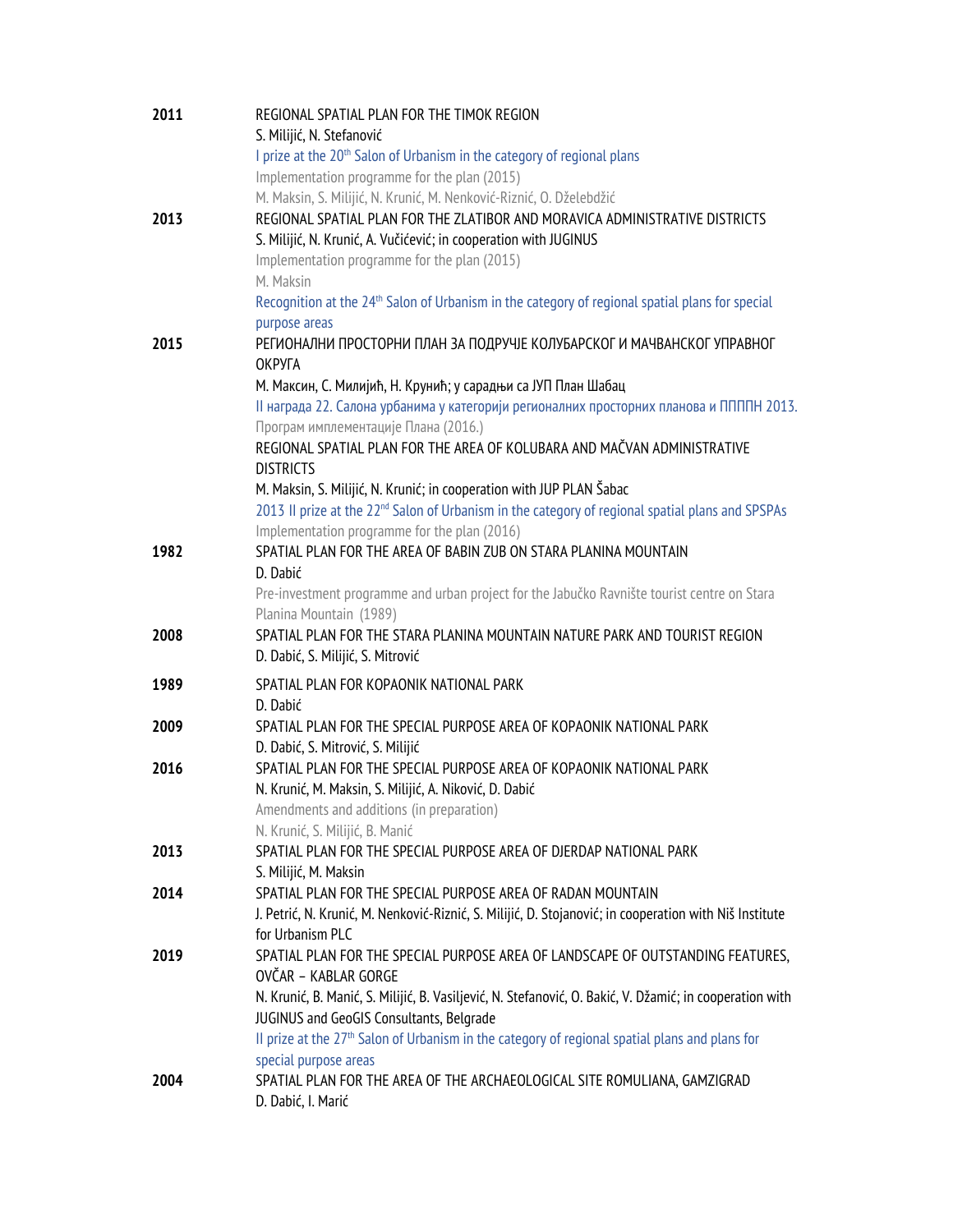| 1978-2019      | CONTINUOUS PLANNING FOR LIGNITE BASINS 1978-2019                                                                   |
|----------------|--------------------------------------------------------------------------------------------------------------------|
|                | N. Spasić, D. Perišić, V. Jokić, M. Vujošević, K. Petovar, G. Džunić, S. Zeković J. Živanović Miljković,           |
|                | J. Krunić, T. Maričić, B. Josimović, O. Dželebdžić                                                                 |
|                | SPATIAL PLAN FOR THE EXPLOITATION AREA OF KOLUBARA LIGNITE BASIN (2008)                                            |
|                | N. Spasić, S. Zeković, V. Jokić, D. Perišić                                                                        |
|                | SPATIAL PLAN FOR THE EXPLOITATION AREA OF KOLUBARA LIGNITE BASIN (2017)                                            |
|                | N. Spasić, S. Zeković, V. Jokić, G. Džunić                                                                         |
|                | SPATIAL PLAN FOR THE SPECIAL PURPOSE OF KOSTOLAC COAL BASIN (2013)                                                 |
|                |                                                                                                                    |
|                | N. Spasić, V. Jokić, G. Džunić, J. Đurđević                                                                        |
|                | Amendments and additions to the Plan (2018)                                                                        |
|                | N. Spasić, G. Džunić, J. Đurđević, J. Živanović Miljković                                                          |
|                | SPATIAL PLAN FOR THE SPECIAL PURPOSE OF KOSTOLAC COAL BASIN (1999)                                                 |
|                | N. Spasić, D. Perišić                                                                                              |
| in preparation | SPATIAL PLAN FOR THE SPECIAL PURPOSE AREA OF BOR-MAJDANPEK MINING BASIN                                            |
|                | N. Spasić, O. DŽelebdžić, J. Živanović Miljković, J. Krunić, G. DŽunić, V. Jokić, N. Čolić, K. Majhenšek           |
| 2020           | SPATIAL PLAN FOR THE SPECIAL PURPOSE AREA OF THE EXPLOITATION OF MINERAL                                           |
|                | RESOURCES AT ČUKARU PEKI MINE IN THE MUNICIPALITY OF BOR                                                           |
|                | N. Spasić, O. Dželebdžić, J. Živanović Miljković, V. Jokić, G. Džunić                                              |
|                | SPATIAL PLAN FOR THE SPECIAL PURPOSE AREA OF THE JADAR PROJECT FOR THE                                             |
|                | EXPLOITATION AND PROCESSING OF THE MINERAL JADARITE                                                                |
|                | N. Stefanović, J. Petrić, S. Milijić, N. Danilović Hristić, M. Perišić; in cooperation with the Institute          |
|                | of Transportation Ltd CIP                                                                                          |
| 2002           | SPATIAL PLAN FOR THE INFRASTRUCTURE CORRIDOR NIŠ - BORDER WITH THE REPUBLIC OF                                     |
|                | MACEDONIA                                                                                                          |
|                | R. Malobabić, S. Milijić                                                                                           |
|                | Amendments and additions to the plan (2014)                                                                        |
|                | S. Milijić, O. Bakić                                                                                               |
| 2003           | SPATIAL PLAN FOR THE INFRASTRUCTURE CORRIDOR OF THE HIGHWAY E-75, SECTION                                          |
|                | BELGRADE - NIŠ                                                                                                     |
|                | S. Mitrović, S. Milijić, M. Radovanac; in cooperation with JUGINUS                                                 |
|                | I prize at the 11 <sup>th</sup> Salon of Urbanism in the category of spatial plans 2002                            |
|                | Amendments and additions to the plan (2014)                                                                        |
|                | S. Milijić, O. Bakić                                                                                               |
| 2017           | SPATIAL PLAN FOR THE SPECIAL PURPOSE AREA OF THE INFRASTRUCTURE CORRIDOR                                           |
|                | HIGHWAY E-80, SECTION NIŠ - MERDARE                                                                                |
|                | N. Stefanović, O. Bakić, S. Milijić; in cooperation with Niš Institute for Urbanism PLC and Highway                |
|                | Institute Ltd, Belgrade                                                                                            |
|                | II prize at the 26 <sup>th</sup> Salon of Urbanism in the category of regional spatial plans and spatial plans for |
|                | special purpose areas, and spatial plans                                                                           |
|                | Amendments and additions to the plan (2019)                                                                        |
|                | N. Stefanović, O. Bakić, S. Milijić                                                                                |
| in preparation | SPATIAL PLAN FOR THE SPECIAL PURPOSE AREA OF THE INFRASTRUCTURE CORRIDOR                                           |
|                | BELGRADE - SOUTH ADRIATIC, SECTION POŽEGA - BOLJARE (BORDER WITH MONTENEGRO)                                       |
|                | (HIGHWAY E-763)                                                                                                    |
|                | N. Stefanović, S. Milijić                                                                                          |
| 2020           | SPATIAL PLAN FOR THE SPECIAL PURPOSE AREA OF DP IB NUMBER 27, LOZNICA - VALJEVO -                                  |
|                | LAZAREVAC, IVERAK - LAJKOVAC SECTION (CONNECTION WITH THE E-763 HIGHWAY BELGRADE                                   |
|                | - SOUTH ADRIATIC, BELGRADE - POŽEGA SECTION)                                                                       |
|                | N. Stefanović, S. Milijić                                                                                          |
|                |                                                                                                                    |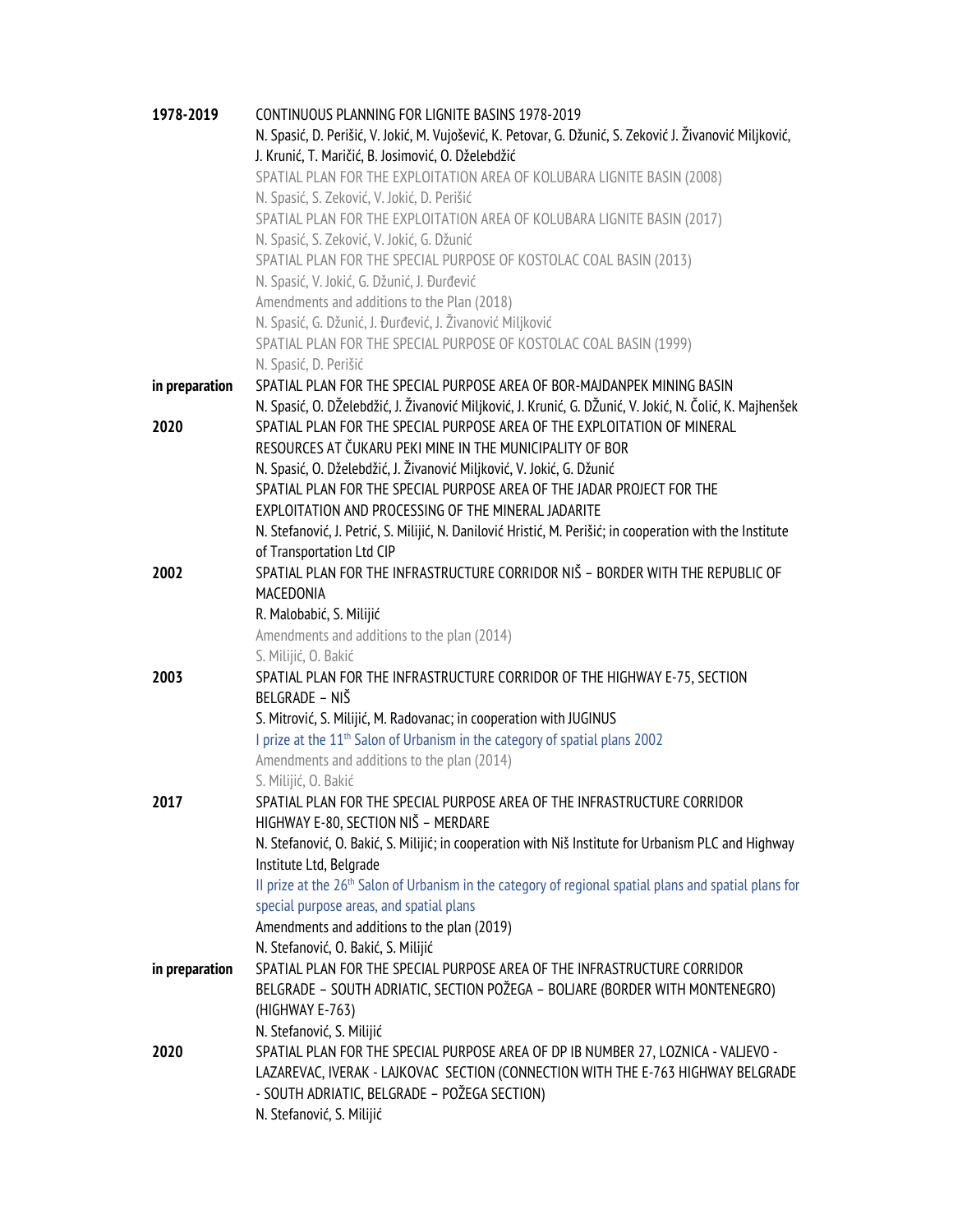| 2015 | SPATIAL PLAN FOR THE SPECIAL PURPOSE AREA OF INTERNATIONAL WATERWAY E-80 -                         |
|------|----------------------------------------------------------------------------------------------------|
|      | DANUBE (PAN-EUROPEAN CORRIDOR VII)                                                                 |
|      | S. Milijić, P. Manojlović, N. Krunić; in cooperation with Vojvodina Institute for Urbanism PLC     |
|      | I prize at the 21 <sup>st</sup> Salon of Urbanism in the category of spatial plans                 |
| 2012 | SPATIAL PLAN FOR THE SPECIAL PURPOSE AREA OF THE SOUTH STREAM TRANSNATIONAL GAS<br><b>PIPELINE</b> |
|      | Il prize at the 22nd Salon of Urbanism in the category of regional spatial plans and SPSPA 2013    |
|      | Amendments and additions to the plan (2013)                                                        |
|      | Z.Mirjanić, P. Manojlović, S.Milijić, N. Krunić                                                    |
|      | Amendments and additions to the spatial plan for the special purpose area of the main gas          |
|      | pipeline Bulgarian Border - Hungarian Border                                                       |
|      | N. Krunić, Z. Mirjanić, O. Bakić in cooperation with Vojvodina Institute for Urbanism PLC          |
| 2016 | SPATIAL PLAN FOR THE SPECIAL PURPOSE AREA OF THE INFRASTRUCTURE CORRIDOR FOR THE                   |
|      | MAIN GAS PIPELINE NIŠ - DIMITROVGRAD WITH ELEMENTS OF DETAILED REGULATION                          |
|      | N. Krunić, Z. Mirjanić, O. Bakić in cooperation with Niš Institute for Urbanism PLC                |
| 2018 | SPATIAL PLAN FOR THE SPECIAL PURPOSE AREA OF THE GAS DISTRIBUTION PIPELINE RG 09-                  |
|      | 04/2 ALEKSANDROVAC - KOPAONIK - NOVI PAZAR - TUTIN WITH ELEMENTS OF DETAILED                       |
|      | <b>REGULATION</b>                                                                                  |
|      | N. Krunić, Z. Mirjanić, O. Bakić, S. Milijić; in cooperation with GeoGIS Consultants, Belgrade     |
| 2017 | SPATIAL PLAN FOR THE SPECIAL PURPOSE AREA OF THE INFRASTRUCTURE CORRIDOR FOR THE                   |
|      | HIGH VOLTAGE TRANSMISSION LINE INTERCONNECTION 2X400 KV REPUBLIC OF SERBIA                         |
|      | (BAJINA BAŠTA) - BORDER OF MONTENEGRO - BORDER OF BOSNIA AND HERZEGOVINA                           |
|      | N. Krunić, Z. Mirjanić, O. Bakić                                                                   |
| 2020 | SPATIAL PLAN FOR THE SPECIAL PURPOSE AREA OF THE INFRASTRUCTURE CORRIDOR FOR THE                   |
|      | HIGH VOLTAGE TRANSMISSION LINE 2X400 KV BAJINA BAŠTA - OBRENOVAC                                   |
|      | N. Krunić, Z. Mirjanić, O. Bakić, N. Danilović Hristić                                             |
| 2004 | SPATIAL PLAN FOR THE RZAV WATER SUPPLY AREA                                                        |
|      | Z. Mirjanić                                                                                        |
| 2009 | SPATIAL PLAN FOR THE SPECIAL PURPOSE AREA OF STUBOROVNI RESERVOIR BASIN<br>S. Mitrović, S. Milijić |
| 2015 | SPATIAL PLANS FOR THE SPECIAL PURPOSE AREA OF ĆELIJE, GRUŽA AND GRLIŠTE RESERVOIR                  |
|      | <b>BASINS</b>                                                                                      |
|      | S. Milijić, J. Petrić, N. Krunić, M. Nenković-Riznić                                               |
|      | Il prize at the 23rd Salon of Urbanism in the category of spatial plans 2014                       |
| 2016 | SPATIAL PLAN FOR THE SPECIAL PURPOSE AREA OF SOUTH BASE CENTRE FOR TRAINING UNITS                  |
|      | FOR MULTINATIONAL OPERATIONS                                                                       |
|      | N. Krunić, B. Manić, D. Stojanović, S. Milijić, N. Lečić; in cooperation with Niš Institute for    |
|      | Urbanism PLC                                                                                       |
| 2017 | SPATIAL PLAN FOR THE SPECIAL PURPOSE AREA OF JELAŠNICA RESERVOIR BASIN                             |
|      | N. Krunić, S. Milijić, O. Bakić, B. Manić                                                          |
| 2018 | SPATIAL PLAN FOR THE SPECIAL PURPOSE AREA OF VRUTCI RESERVOIR BASIN                                |
|      | N. Krunić, S. Milijić, O. Bakić, B. Manić; in cooperation with GeoGIS Consultants, Belgrade        |
|      | SPATIAL PLAN FOR THE SPECIAL PURPOSE AREA OF PRVONEK RESERVOIR BASIN                               |
|      | N. Krunić, S. Milijić, O. Bakić, B. Manić; in cooperation with GeoGIS Consultants, Belgrade        |
|      | III prize at the 27th Salon of Urbanism in the category of regional spatial plans and plans for    |
|      | special purpose areas                                                                              |
| 1988 | SPATIAL PLAN FOR THE MUNICIPALITY OF KOLAŠIN                                                       |
|      | M. Bursać, A. Penušliski, D. Perišić                                                               |